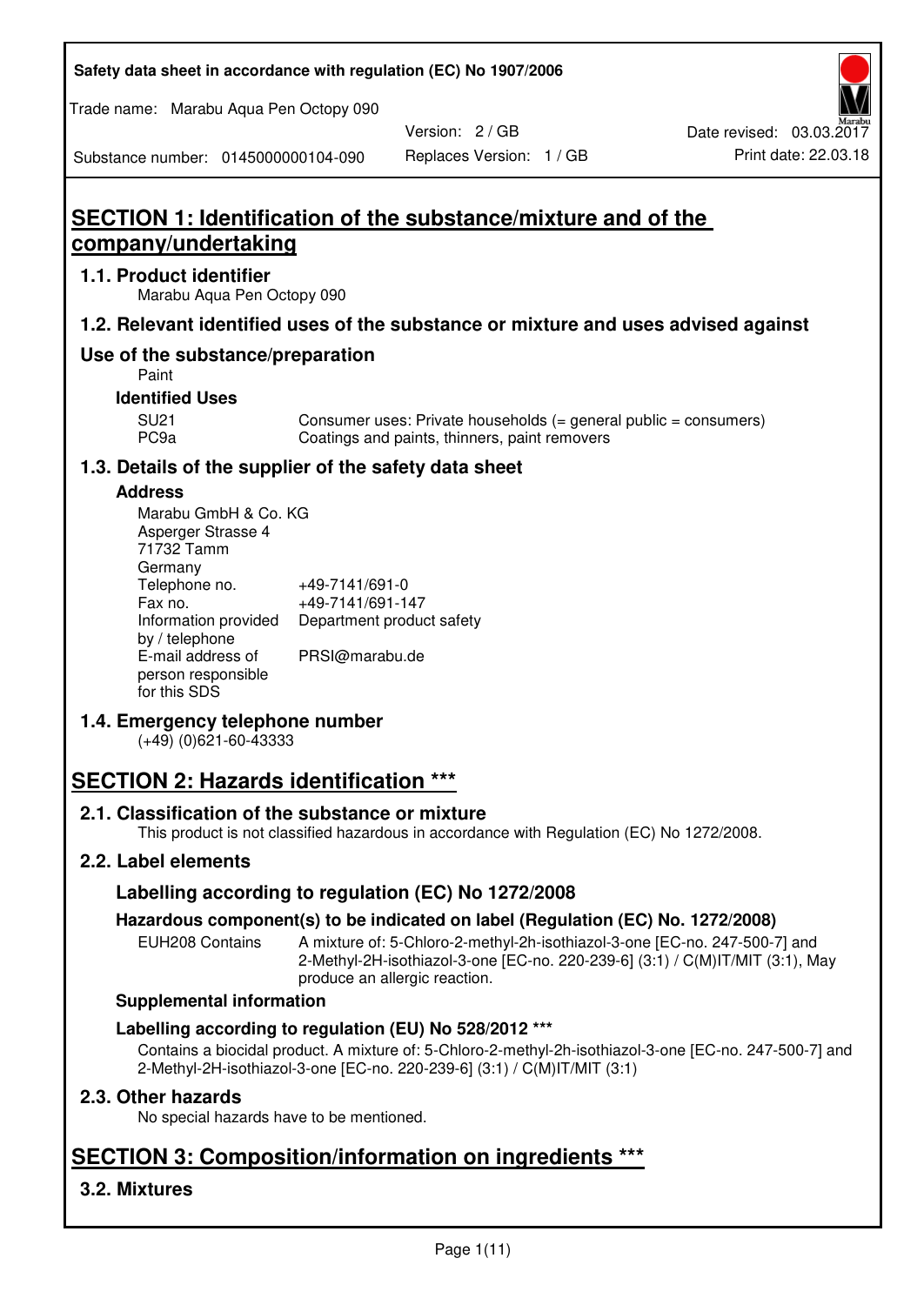| Safety data sheet in accordance with regulation (EC) No 1907/2006                                                                                                 |                                                                                                                       |                              |                                                      |                                                                  |      |                                                  |
|-------------------------------------------------------------------------------------------------------------------------------------------------------------------|-----------------------------------------------------------------------------------------------------------------------|------------------------------|------------------------------------------------------|------------------------------------------------------------------|------|--------------------------------------------------|
| Trade name: Marabu Aqua Pen Octopy 090                                                                                                                            |                                                                                                                       |                              |                                                      |                                                                  |      |                                                  |
|                                                                                                                                                                   |                                                                                                                       | Version: 2 / GB              |                                                      |                                                                  |      | Date revised: 03.03.2017<br>Print date: 22.03.18 |
| Substance number: 0145000000104-090                                                                                                                               |                                                                                                                       |                              |                                                      | Replaces Version: 1 / GB                                         |      |                                                  |
| <b>Chemical characterization</b><br>Paint based on water                                                                                                          |                                                                                                                       |                              |                                                      |                                                                  |      |                                                  |
| <b>Hazardous ingredients</b>                                                                                                                                      |                                                                                                                       |                              |                                                      |                                                                  |      |                                                  |
| <b>Ethanediol</b><br>CAS No.<br>EINECS no.<br>Registration no.<br>Concentration                                                                                   | $107 - 21 - 1$<br>203-473-3<br>01-2119456816-28<br>$>=$                                                               | 1                            | $\lt$ $\sim$                                         | 10                                                               | $\%$ |                                                  |
| Classification (Regulation (EC) No. 1272/2008)                                                                                                                    | Acute Tox. 4<br>STOT RE 2                                                                                             |                              | H302<br>H373                                         |                                                                  |      |                                                  |
| <b>Bronopol (INN)</b><br>CAS No.<br>EINECS no.<br>Concentration                                                                                                   | $52 - 51 - 7$<br>200-143-0<br>$>=$                                                                                    | 0,01                         | $\lt$ $\sim$                                         | 0,1                                                              | $\%$ |                                                  |
| Classification (Regulation (EC) No. 1272/2008)                                                                                                                    |                                                                                                                       |                              |                                                      |                                                                  |      |                                                  |
|                                                                                                                                                                   | Eye Dam. 1<br>Skin Irrit. 2<br>STOT SE3<br>Acute Tox. 4<br>Acute Tox. 4<br>Aquatic Acute 1<br>Aquatic Chronic 1       |                              | H318<br>H315<br>H335<br>H302<br>H312<br>H400<br>H410 |                                                                  |      |                                                  |
| Concentration limits (Regulation (EC) No. 1272/2008)                                                                                                              | Aquatic Acute 1<br>Aquatic Chronic $H410$ M = 1                                                                       | H400                         | $M = 10$                                             |                                                                  |      |                                                  |
| A mixture of: 5-Chloro-2-methyl-2h-isothiazol-3-one [EC-no. 247-500-7] and<br>2-Methyl-2H-isothiazol-3-one [EC-no. 220-239-6] (3:1) / C(M)IT/MIT (3:1)<br>CAS No. | 55965-84-9                                                                                                            |                              |                                                      |                                                                  |      |                                                  |
| Concentration                                                                                                                                                     |                                                                                                                       |                              | $\,<\,$                                              | 0,0015                                                           | $\%$ |                                                  |
| Classification (Regulation (EC) No. 1272/2008)                                                                                                                    | Acute Tox. 3<br>Aquatic Chronic 1<br>Aquatic Acute 1<br>Skin Sens. 1<br>Skin Corr. 1B<br>Acute Tox. 3<br>Acute Tox. 3 |                              | H331<br>H410<br>H400<br>H317<br>H314<br>H311<br>H301 |                                                                  |      |                                                  |
| Concentration limits (Regulation (EC) No. 1272/2008)                                                                                                              |                                                                                                                       |                              |                                                      |                                                                  |      |                                                  |
|                                                                                                                                                                   | Skin Corr. 1B<br>Eye Irrit. 2<br>Skin Irrit. 2<br>Skin Sens. 1                                                        | H314<br>H319<br>H315<br>H317 | $>= 0,6$                                             | $\epsilon = 0.06 < 0.6$<br>$\epsilon = 0.06 < 0.6$<br>$= 0,0015$ |      |                                                  |
| <b>Further ingredients ***</b>                                                                                                                                    |                                                                                                                       |                              |                                                      |                                                                  |      |                                                  |
| Glycerol<br>CAS No.<br>EINECS no.<br>Concentration                                                                                                                | $56 - 81 - 5$<br>200-289-5<br>$>=$                                                                                    | 10 <sup>°</sup>              | $\,<\,$                                              | 25                                                               | $\%$ | $[3]$                                            |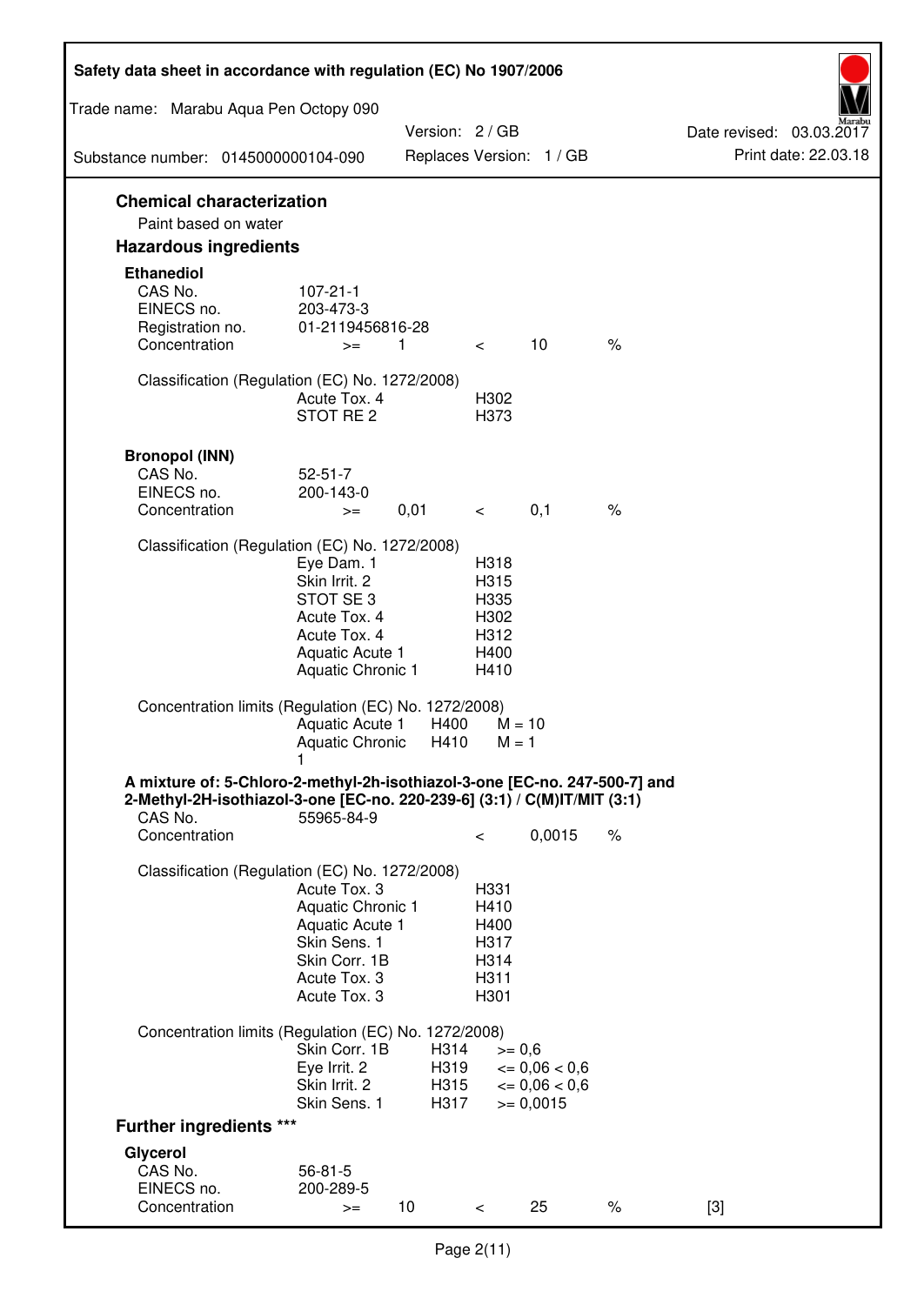| Safety data sheet in accordance with regulation (EC) No 1907/2006                                            |                          |                                                                                                            |
|--------------------------------------------------------------------------------------------------------------|--------------------------|------------------------------------------------------------------------------------------------------------|
| Trade name: Marabu Aqua Pen Octopy 090                                                                       |                          |                                                                                                            |
|                                                                                                              | Version: 2/GB            | Date revised: 03.03.2017                                                                                   |
| Substance number: 0145000000104-090                                                                          | Replaces Version: 1 / GB | Print date: 22.03.18                                                                                       |
|                                                                                                              |                          |                                                                                                            |
| $\star$                                                                                                      |                          |                                                                                                            |
|                                                                                                              |                          |                                                                                                            |
| [3] Substance with occupational exposure limits                                                              |                          |                                                                                                            |
| <b>SECTION 4: First aid measures</b>                                                                         |                          |                                                                                                            |
| 4.1. Description of first aid measures                                                                       |                          |                                                                                                            |
| After skin contact                                                                                           |                          |                                                                                                            |
| Wash with plenty of water and soap. Do NOT use solvents or thinners.                                         |                          |                                                                                                            |
| After eye contact                                                                                            |                          |                                                                                                            |
|                                                                                                              |                          | Separate eyelids, wash the eyes thoroughly with water (15 min.). In case of irritation consult an oculist. |
| <b>After ingestion</b>                                                                                       |                          | Rinse mouth thoroughly with water. If larger amounts are swallowed or in the event of symptoms take        |
| medical treatment.                                                                                           |                          |                                                                                                            |
| 4.2. Most important symptoms and effects, both acute and delayed<br>Until now no symptoms known so far.      |                          |                                                                                                            |
| 4.3. Indication of any immediate medical attention and special treatment needed                              |                          |                                                                                                            |
| Hints for the physician / treatment                                                                          |                          |                                                                                                            |
| Treat symptomatically                                                                                        |                          |                                                                                                            |
| <b>SECTION 5: Firefighting measures</b>                                                                      |                          |                                                                                                            |
| 5.1. Extinguishing media                                                                                     |                          |                                                                                                            |
| Suitable extinguishing media                                                                                 |                          |                                                                                                            |
| Carbon dioxide, Foam, Sand, Water                                                                            |                          |                                                                                                            |
| 5.2. Special hazards arising from the substance or mixture                                                   |                          |                                                                                                            |
| black smoke                                                                                                  |                          | In the event of fire the following can be released: Carbon monoxide (CO); Carbon dioxide (CO2); dense      |
| 5.3. Advice for firefighters                                                                                 |                          |                                                                                                            |
| <b>Other information</b>                                                                                     |                          |                                                                                                            |
| Collect contaminated fire-fighting water separately, must not be discharged into the drains.                 |                          |                                                                                                            |
| <b>SECTION 6: Accidental release measures</b>                                                                |                          |                                                                                                            |
| 6.1. Personal precautions, protective equipment and emergency procedures<br>No particular measures required. |                          |                                                                                                            |
| <b>6.2. Environmental precautions</b><br>No particular measures required.                                    |                          |                                                                                                            |
|                                                                                                              |                          |                                                                                                            |

**6.3. Methods and material for containment and cleaning up**  Clean preferably with a detergent - avoid use of solvents.

# **6.4. Reference to other sections**

Information regarding Safe handling, see Section 7. Information regarding personal protective measures, see Section 8. Information regarding waste disposal, see Section 13.

# **SECTION 7: Handling and storage**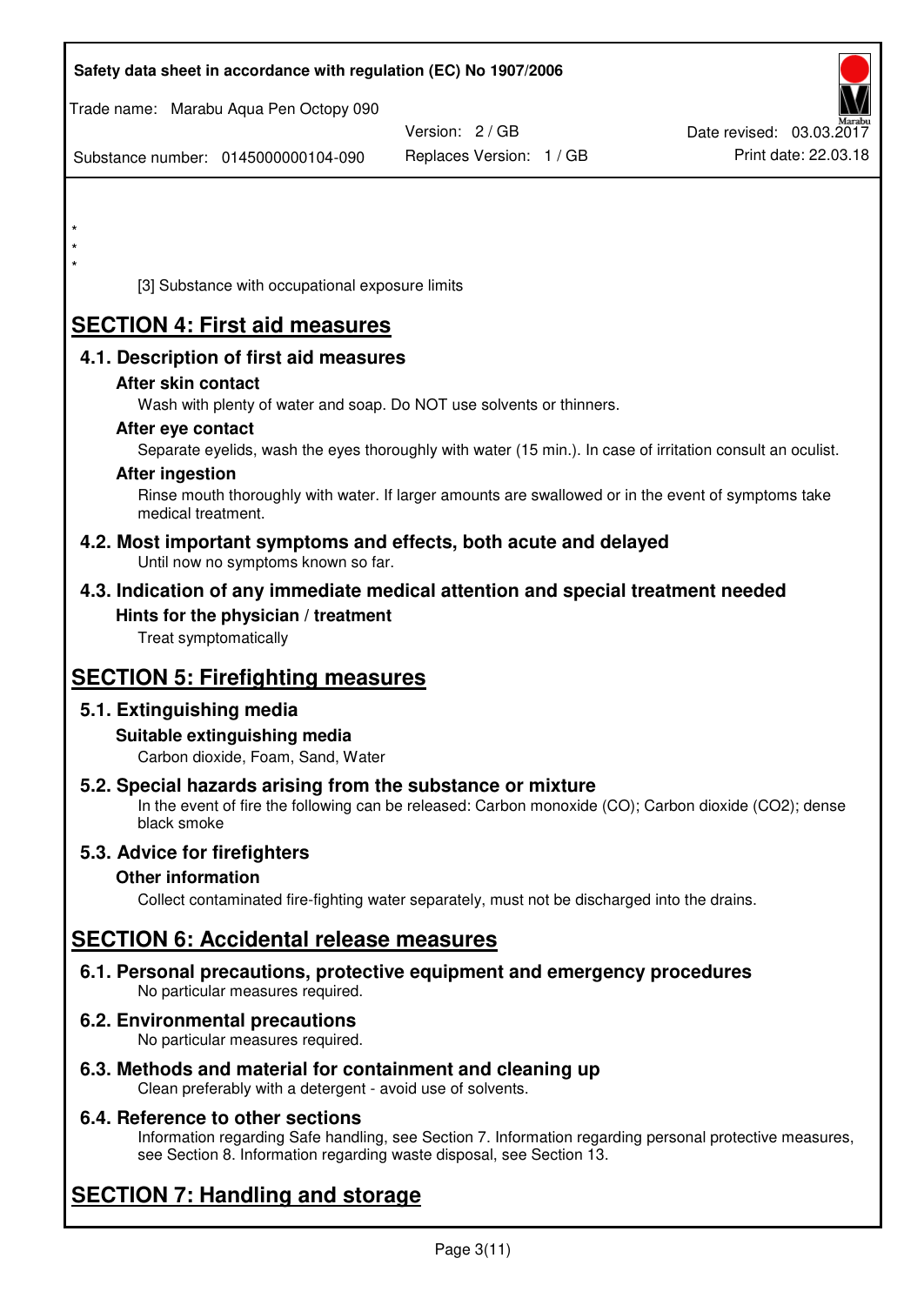| Safety data sheet in accordance with regulation (EC) No 1907/2006                                                                                                                        |                                                                                                                                                                                          |                                                  |
|------------------------------------------------------------------------------------------------------------------------------------------------------------------------------------------|------------------------------------------------------------------------------------------------------------------------------------------------------------------------------------------|--------------------------------------------------|
| Trade name: Marabu Aqua Pen Octopy 090                                                                                                                                                   |                                                                                                                                                                                          |                                                  |
| Substance number: 0145000000104-090                                                                                                                                                      | Version: 2/GB<br>Replaces Version: 1 / GB                                                                                                                                                | Date revised: 03.03.2017<br>Print date: 22.03.18 |
|                                                                                                                                                                                          |                                                                                                                                                                                          |                                                  |
| 7.1. Precautions for safe handling<br><b>Advice on safe handling</b><br>Advice on protection against fire and explosion<br>No special measures required.<br>T <sub>2</sub>               | Avoid skin and eye contact. Smoking, eating and drinking shall be prohibited in application area.<br>Classification of fires / temperature class / Ignition group / Dust explosion class |                                                  |
| Temperature class                                                                                                                                                                        |                                                                                                                                                                                          |                                                  |
| 7.2. Conditions for safe storage, including any incompatibilities<br>Requirements for storage rooms and vessels<br>Store in frostfree conditions.<br>Storage class according to TRGS 510 |                                                                                                                                                                                          |                                                  |
| Storage class according to<br>12<br><b>TRGS 510</b>                                                                                                                                      | Non-combustible liquids                                                                                                                                                                  |                                                  |
| 7.3. Specific end use(s)<br>Paint                                                                                                                                                        |                                                                                                                                                                                          |                                                  |
| <b>SECTION 8: Exposure controls/personal protection</b>                                                                                                                                  |                                                                                                                                                                                          |                                                  |
| 8.1. Control parameters                                                                                                                                                                  |                                                                                                                                                                                          |                                                  |
| <b>Exposure limit values</b>                                                                                                                                                             |                                                                                                                                                                                          |                                                  |
| <b>Ethanediol</b><br>List                                                                                                                                                                | EH40                                                                                                                                                                                     |                                                  |
| <b>Type</b>                                                                                                                                                                              | <b>WEL</b>                                                                                                                                                                               |                                                  |
| Value<br>Skin resorption / sensibilisation: Sk;                                                                                                                                          | 10<br>mg/m <sup>3</sup><br><b>Status: 2011</b>                                                                                                                                           |                                                  |
| Glycerol                                                                                                                                                                                 |                                                                                                                                                                                          |                                                  |
| List                                                                                                                                                                                     | EH40                                                                                                                                                                                     |                                                  |
| Type<br>Value                                                                                                                                                                            | <b>WEL</b><br>10<br>mg/m <sup>3</sup>                                                                                                                                                    |                                                  |
| <b>Status: 2011</b>                                                                                                                                                                      |                                                                                                                                                                                          |                                                  |
| <b>Other information</b>                                                                                                                                                                 |                                                                                                                                                                                          |                                                  |
| There are not known any further control parameters.                                                                                                                                      |                                                                                                                                                                                          |                                                  |
| <b>Derived No/Minimal Effect Levels (DNEL/DMEL)</b>                                                                                                                                      |                                                                                                                                                                                          |                                                  |
| <b>Ethanediol</b><br>Type of value<br>Reference group<br>Duration of exposure<br>Route of exposure                                                                                       | Derived No Effect Level (DNEL)<br>Worker<br>Long term<br>inhalative                                                                                                                      |                                                  |
| Mode of action<br>Concentration                                                                                                                                                          | Local effects<br>35                                                                                                                                                                      | mg/m <sup>3</sup>                                |
|                                                                                                                                                                                          |                                                                                                                                                                                          |                                                  |
| Type of value<br>Reference group                                                                                                                                                         | Derived No Effect Level (DNEL)<br>Worker                                                                                                                                                 |                                                  |
| Duration of exposure                                                                                                                                                                     | Long term                                                                                                                                                                                |                                                  |
| Route of exposure                                                                                                                                                                        | dermal                                                                                                                                                                                   |                                                  |
| Mode of action<br>Concentration                                                                                                                                                          | Systemic effects<br>106                                                                                                                                                                  | mg/kg                                            |
| Type of value<br>Reference group                                                                                                                                                         | Derived No Effect Level (DNEL)<br>Consumer                                                                                                                                               |                                                  |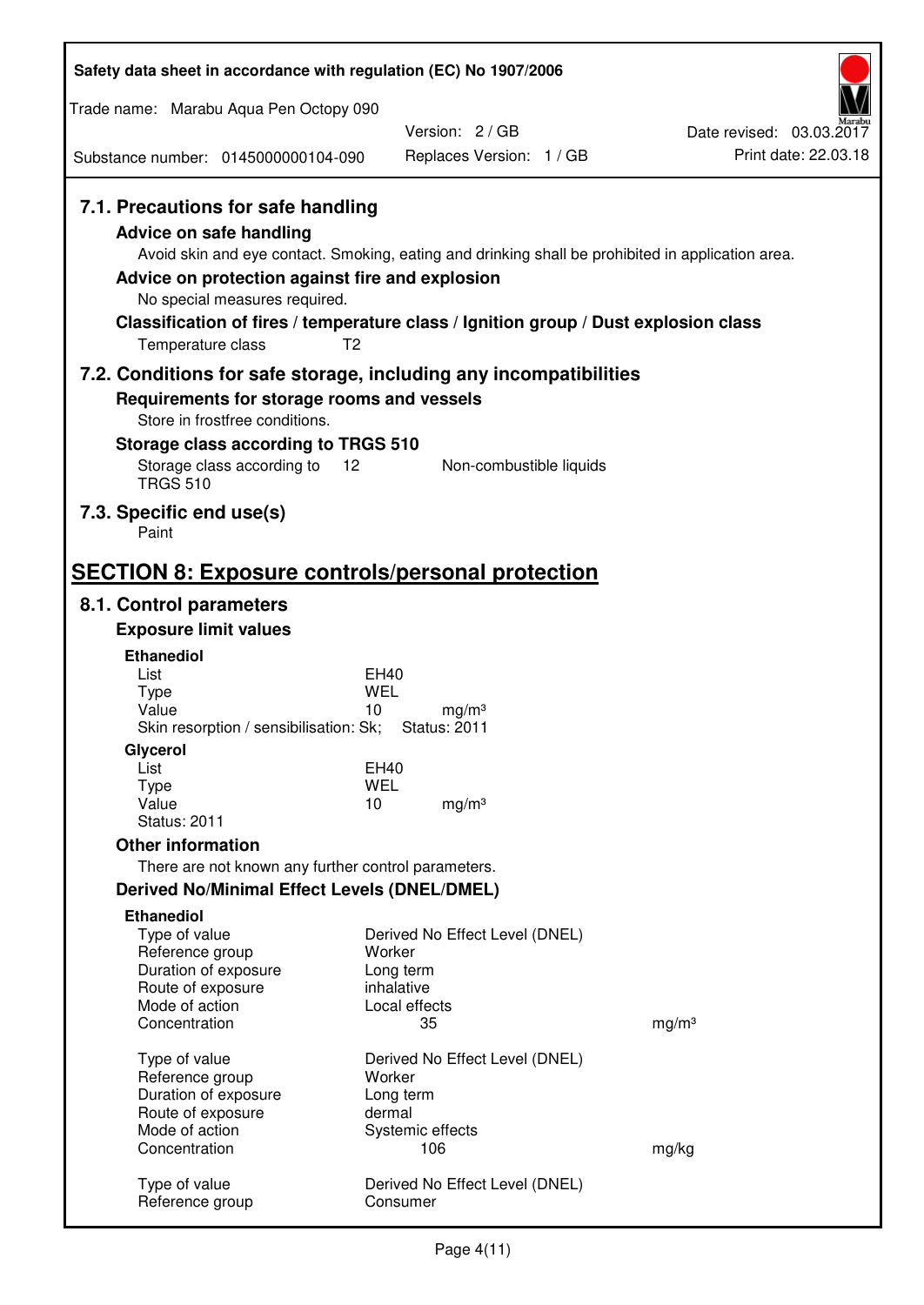| Safety data sheet in accordance with regulation (EC) No 1907/2006 |                                                                                                       |                          |  |  |
|-------------------------------------------------------------------|-------------------------------------------------------------------------------------------------------|--------------------------|--|--|
| Trade name: Marabu Aqua Pen Octopy 090                            | Version: 2 / GB                                                                                       | Date revised: 03.03.2017 |  |  |
| Substance number: 0145000000104-090                               | Replaces Version: 1 / GB                                                                              | Print date: 22.03.18     |  |  |
| Duration of exposure                                              | Long term                                                                                             |                          |  |  |
| Route of exposure<br>Mode of action                               | inhalative<br>Local effects                                                                           |                          |  |  |
| Concentration                                                     | 7                                                                                                     | mg/m <sup>3</sup>        |  |  |
|                                                                   |                                                                                                       |                          |  |  |
| Type of value                                                     | Derived No Effect Level (DNEL)                                                                        |                          |  |  |
| Reference group                                                   | Consumer                                                                                              |                          |  |  |
| Duration of exposure<br>Route of exposure                         | Long term<br>dermal                                                                                   |                          |  |  |
| Mode of action                                                    | Systemic effects                                                                                      |                          |  |  |
| Concentration                                                     | 53                                                                                                    | mg/kg                    |  |  |
|                                                                   |                                                                                                       |                          |  |  |
| <b>Predicted No Effect Concentration (PNEC)</b>                   |                                                                                                       |                          |  |  |
| <b>Ethanediol</b>                                                 |                                                                                                       |                          |  |  |
| Type of value                                                     | <b>PNEC</b>                                                                                           |                          |  |  |
| <b>Type</b><br>Concentration                                      | Freshwater<br>10                                                                                      | mg/l                     |  |  |
|                                                                   |                                                                                                       |                          |  |  |
| Type of value                                                     | <b>PNEC</b>                                                                                           |                          |  |  |
| <b>Type</b>                                                       | Saltwater                                                                                             |                          |  |  |
| Concentration                                                     | 1                                                                                                     | mg/l                     |  |  |
| Type of value                                                     | <b>PNEC</b>                                                                                           |                          |  |  |
| <b>Type</b>                                                       | Water (intermittent release)                                                                          |                          |  |  |
| Concentration                                                     | 10                                                                                                    | mg/l                     |  |  |
| Type of value                                                     | <b>PNEC</b>                                                                                           |                          |  |  |
| <b>Type</b>                                                       | Sewage treatment plant (STP)                                                                          |                          |  |  |
| Concentration                                                     | 199,5                                                                                                 | mg/l                     |  |  |
| Type of value                                                     | <b>PNEC</b>                                                                                           |                          |  |  |
| Type                                                              | Freshwater sediment                                                                                   |                          |  |  |
| Concentration                                                     | 37                                                                                                    | mg/kg                    |  |  |
| Type of value                                                     | <b>PNEC</b>                                                                                           |                          |  |  |
| <b>Type</b>                                                       | Marine sediment                                                                                       |                          |  |  |
| Concentration                                                     | 3,7                                                                                                   | mg/kg                    |  |  |
|                                                                   |                                                                                                       |                          |  |  |
| Type of value<br><b>Type</b>                                      | <b>PNEC</b><br>Soil                                                                                   |                          |  |  |
| Concentration                                                     | 1,53                                                                                                  | mg/kg                    |  |  |
|                                                                   |                                                                                                       |                          |  |  |
| 8.2. Exposure controls                                            |                                                                                                       |                          |  |  |
| <b>Exposure controls</b>                                          |                                                                                                       |                          |  |  |
| Provide adequate ventilation.                                     |                                                                                                       |                          |  |  |
| <b>Respiratory protection</b>                                     |                                                                                                       |                          |  |  |
| Not necessary.                                                    |                                                                                                       |                          |  |  |
| <b>Hand protection</b>                                            |                                                                                                       |                          |  |  |
| Not necessary.                                                    |                                                                                                       |                          |  |  |
| In case of intensive contact wear protective gloves.              |                                                                                                       |                          |  |  |
| individual or combination of chemicals.                           | There is no one glove material or combination of materials that will give unlimited resistance to any |                          |  |  |
|                                                                   | For prolonged or repeated handling nitrile rubber gloves with textile undergloves are required.       |                          |  |  |
| Material thickness<br>>                                           | 0,5<br>mm                                                                                             |                          |  |  |
| Breakthrough time<br><                                            | 30<br>min                                                                                             |                          |  |  |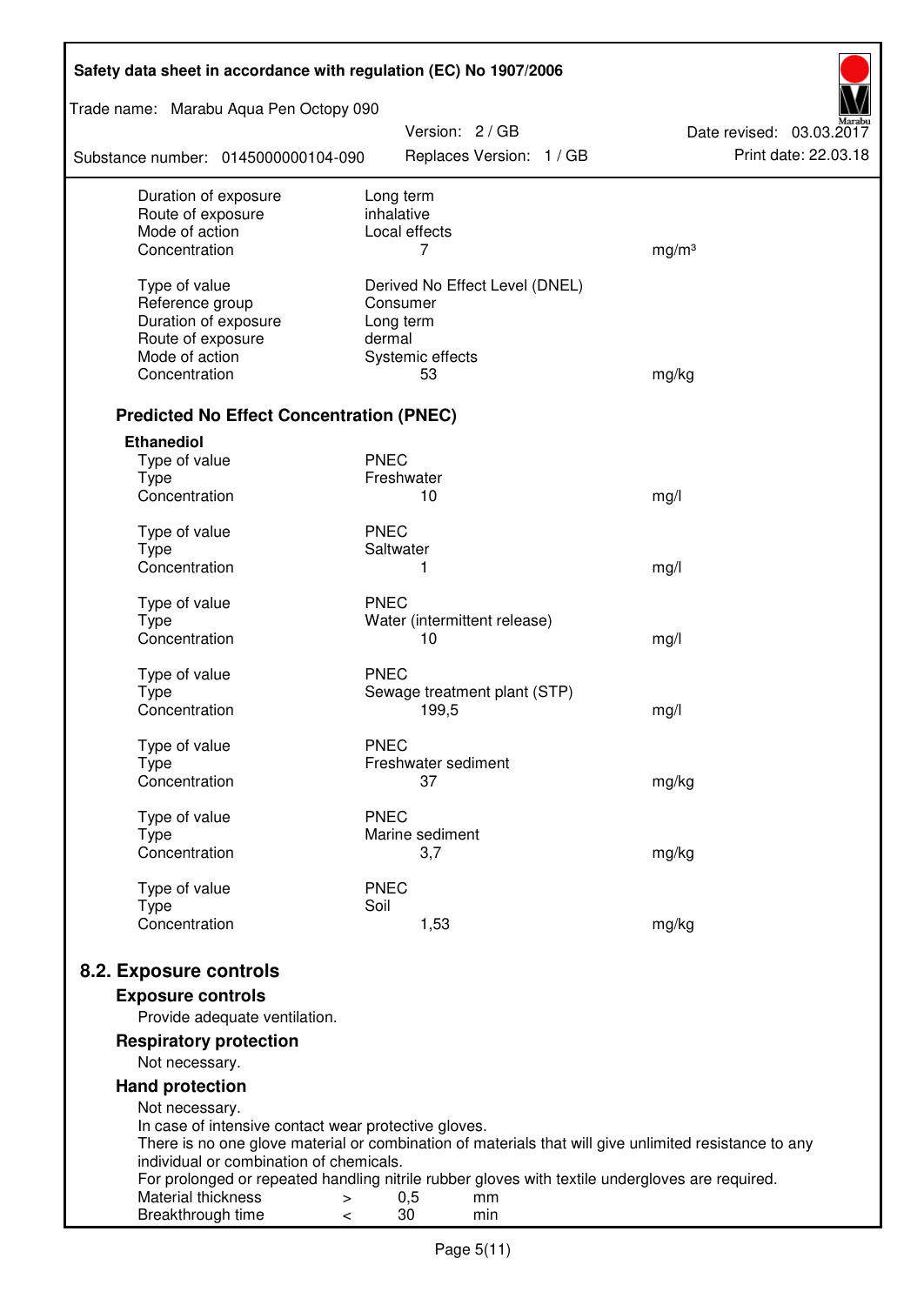| Trade name: Marabu Aqua Pen Octopy 090<br>Version: 2 / GB<br>Date revised: 03.03.2017<br>Print date: 22.03.18<br>Replaces Version: 1 / GB<br>Substance number: 0145000000104-090<br>The breakthrough time must be greater than the end use time of the product.<br>The instructions and information provided by the glove manufacturer on use, storage, maintenance and<br>replacement must be followed.<br>Gloves should be replaced regularly and if there is any sign of damage to the glove material.<br>Always ensure that gloves are free from defects and that they are stored and used correctly.<br>The performance or effectiveness of the glove may be reduced by physical/ chemical damage and poor<br>maintenance.<br>Barrier creams may help to protect the exposed areas of the skin, they should however not be applied<br>once exposure has occurred.<br>Eye protection<br>Not necessary.<br><b>Body protection</b><br>Not applicable.<br><b>SECTION 9: Physical and chemical properties</b><br>9.1. Information on basic physical and chemical properties<br><b>Form</b><br>liquid<br>coloured<br><b>Colour</b><br><b>Odour</b><br>odourless<br><b>Odour threshold</b><br>Remarks<br>No data available<br><b>Melting point</b><br>Remarks<br>not determined<br><b>Freezing point</b><br>Remarks<br>not determined<br>Initial boiling point and boiling range<br>°C<br>Value<br>appr. 100<br>1.013<br>hPa<br>Pressure<br>Source<br>Literature value<br><b>Flash point</b><br>Remarks<br>Not applicable<br>Evaporation rate (ether $= 1$ ) :<br>Remarks<br>not determined<br>Flammability (solid, gas)<br>Not applicable<br>Upper/lower flammability or explosive limits<br>Lower explosion limit<br>3,2<br>$%$ (V)<br>appr.<br>53<br>Upper explosion limit<br>$%$ (V)<br>appr.<br>Source<br>Literature value<br>Vapour pressure<br>hPa<br>Value<br>23<br>appr.<br>20<br>Temperature<br>°C<br>Method<br>Value taken from the literature<br><b>Vapour density</b><br>Remarks<br>not determined<br><b>Density</b><br>Remarks<br>not determined<br>Solubility in water<br>Remarks<br>miscible | Safety data sheet in accordance with regulation (EC) No 1907/2006 |  |  |  |  |  |
|------------------------------------------------------------------------------------------------------------------------------------------------------------------------------------------------------------------------------------------------------------------------------------------------------------------------------------------------------------------------------------------------------------------------------------------------------------------------------------------------------------------------------------------------------------------------------------------------------------------------------------------------------------------------------------------------------------------------------------------------------------------------------------------------------------------------------------------------------------------------------------------------------------------------------------------------------------------------------------------------------------------------------------------------------------------------------------------------------------------------------------------------------------------------------------------------------------------------------------------------------------------------------------------------------------------------------------------------------------------------------------------------------------------------------------------------------------------------------------------------------------------------------------------------------------------------------------------------------------------------------------------------------------------------------------------------------------------------------------------------------------------------------------------------------------------------------------------------------------------------------------------------------------------------------------------------------------------------------------------------------------------------------------------------------------------------------------------------------------|-------------------------------------------------------------------|--|--|--|--|--|
|                                                                                                                                                                                                                                                                                                                                                                                                                                                                                                                                                                                                                                                                                                                                                                                                                                                                                                                                                                                                                                                                                                                                                                                                                                                                                                                                                                                                                                                                                                                                                                                                                                                                                                                                                                                                                                                                                                                                                                                                                                                                                                            |                                                                   |  |  |  |  |  |
|                                                                                                                                                                                                                                                                                                                                                                                                                                                                                                                                                                                                                                                                                                                                                                                                                                                                                                                                                                                                                                                                                                                                                                                                                                                                                                                                                                                                                                                                                                                                                                                                                                                                                                                                                                                                                                                                                                                                                                                                                                                                                                            |                                                                   |  |  |  |  |  |
|                                                                                                                                                                                                                                                                                                                                                                                                                                                                                                                                                                                                                                                                                                                                                                                                                                                                                                                                                                                                                                                                                                                                                                                                                                                                                                                                                                                                                                                                                                                                                                                                                                                                                                                                                                                                                                                                                                                                                                                                                                                                                                            |                                                                   |  |  |  |  |  |
|                                                                                                                                                                                                                                                                                                                                                                                                                                                                                                                                                                                                                                                                                                                                                                                                                                                                                                                                                                                                                                                                                                                                                                                                                                                                                                                                                                                                                                                                                                                                                                                                                                                                                                                                                                                                                                                                                                                                                                                                                                                                                                            |                                                                   |  |  |  |  |  |
|                                                                                                                                                                                                                                                                                                                                                                                                                                                                                                                                                                                                                                                                                                                                                                                                                                                                                                                                                                                                                                                                                                                                                                                                                                                                                                                                                                                                                                                                                                                                                                                                                                                                                                                                                                                                                                                                                                                                                                                                                                                                                                            |                                                                   |  |  |  |  |  |
|                                                                                                                                                                                                                                                                                                                                                                                                                                                                                                                                                                                                                                                                                                                                                                                                                                                                                                                                                                                                                                                                                                                                                                                                                                                                                                                                                                                                                                                                                                                                                                                                                                                                                                                                                                                                                                                                                                                                                                                                                                                                                                            |                                                                   |  |  |  |  |  |
|                                                                                                                                                                                                                                                                                                                                                                                                                                                                                                                                                                                                                                                                                                                                                                                                                                                                                                                                                                                                                                                                                                                                                                                                                                                                                                                                                                                                                                                                                                                                                                                                                                                                                                                                                                                                                                                                                                                                                                                                                                                                                                            |                                                                   |  |  |  |  |  |
|                                                                                                                                                                                                                                                                                                                                                                                                                                                                                                                                                                                                                                                                                                                                                                                                                                                                                                                                                                                                                                                                                                                                                                                                                                                                                                                                                                                                                                                                                                                                                                                                                                                                                                                                                                                                                                                                                                                                                                                                                                                                                                            |                                                                   |  |  |  |  |  |
|                                                                                                                                                                                                                                                                                                                                                                                                                                                                                                                                                                                                                                                                                                                                                                                                                                                                                                                                                                                                                                                                                                                                                                                                                                                                                                                                                                                                                                                                                                                                                                                                                                                                                                                                                                                                                                                                                                                                                                                                                                                                                                            |                                                                   |  |  |  |  |  |
|                                                                                                                                                                                                                                                                                                                                                                                                                                                                                                                                                                                                                                                                                                                                                                                                                                                                                                                                                                                                                                                                                                                                                                                                                                                                                                                                                                                                                                                                                                                                                                                                                                                                                                                                                                                                                                                                                                                                                                                                                                                                                                            |                                                                   |  |  |  |  |  |
|                                                                                                                                                                                                                                                                                                                                                                                                                                                                                                                                                                                                                                                                                                                                                                                                                                                                                                                                                                                                                                                                                                                                                                                                                                                                                                                                                                                                                                                                                                                                                                                                                                                                                                                                                                                                                                                                                                                                                                                                                                                                                                            |                                                                   |  |  |  |  |  |
|                                                                                                                                                                                                                                                                                                                                                                                                                                                                                                                                                                                                                                                                                                                                                                                                                                                                                                                                                                                                                                                                                                                                                                                                                                                                                                                                                                                                                                                                                                                                                                                                                                                                                                                                                                                                                                                                                                                                                                                                                                                                                                            |                                                                   |  |  |  |  |  |
|                                                                                                                                                                                                                                                                                                                                                                                                                                                                                                                                                                                                                                                                                                                                                                                                                                                                                                                                                                                                                                                                                                                                                                                                                                                                                                                                                                                                                                                                                                                                                                                                                                                                                                                                                                                                                                                                                                                                                                                                                                                                                                            |                                                                   |  |  |  |  |  |
|                                                                                                                                                                                                                                                                                                                                                                                                                                                                                                                                                                                                                                                                                                                                                                                                                                                                                                                                                                                                                                                                                                                                                                                                                                                                                                                                                                                                                                                                                                                                                                                                                                                                                                                                                                                                                                                                                                                                                                                                                                                                                                            |                                                                   |  |  |  |  |  |
|                                                                                                                                                                                                                                                                                                                                                                                                                                                                                                                                                                                                                                                                                                                                                                                                                                                                                                                                                                                                                                                                                                                                                                                                                                                                                                                                                                                                                                                                                                                                                                                                                                                                                                                                                                                                                                                                                                                                                                                                                                                                                                            |                                                                   |  |  |  |  |  |
|                                                                                                                                                                                                                                                                                                                                                                                                                                                                                                                                                                                                                                                                                                                                                                                                                                                                                                                                                                                                                                                                                                                                                                                                                                                                                                                                                                                                                                                                                                                                                                                                                                                                                                                                                                                                                                                                                                                                                                                                                                                                                                            |                                                                   |  |  |  |  |  |
|                                                                                                                                                                                                                                                                                                                                                                                                                                                                                                                                                                                                                                                                                                                                                                                                                                                                                                                                                                                                                                                                                                                                                                                                                                                                                                                                                                                                                                                                                                                                                                                                                                                                                                                                                                                                                                                                                                                                                                                                                                                                                                            |                                                                   |  |  |  |  |  |
|                                                                                                                                                                                                                                                                                                                                                                                                                                                                                                                                                                                                                                                                                                                                                                                                                                                                                                                                                                                                                                                                                                                                                                                                                                                                                                                                                                                                                                                                                                                                                                                                                                                                                                                                                                                                                                                                                                                                                                                                                                                                                                            |                                                                   |  |  |  |  |  |
|                                                                                                                                                                                                                                                                                                                                                                                                                                                                                                                                                                                                                                                                                                                                                                                                                                                                                                                                                                                                                                                                                                                                                                                                                                                                                                                                                                                                                                                                                                                                                                                                                                                                                                                                                                                                                                                                                                                                                                                                                                                                                                            |                                                                   |  |  |  |  |  |
|                                                                                                                                                                                                                                                                                                                                                                                                                                                                                                                                                                                                                                                                                                                                                                                                                                                                                                                                                                                                                                                                                                                                                                                                                                                                                                                                                                                                                                                                                                                                                                                                                                                                                                                                                                                                                                                                                                                                                                                                                                                                                                            |                                                                   |  |  |  |  |  |
|                                                                                                                                                                                                                                                                                                                                                                                                                                                                                                                                                                                                                                                                                                                                                                                                                                                                                                                                                                                                                                                                                                                                                                                                                                                                                                                                                                                                                                                                                                                                                                                                                                                                                                                                                                                                                                                                                                                                                                                                                                                                                                            |                                                                   |  |  |  |  |  |
|                                                                                                                                                                                                                                                                                                                                                                                                                                                                                                                                                                                                                                                                                                                                                                                                                                                                                                                                                                                                                                                                                                                                                                                                                                                                                                                                                                                                                                                                                                                                                                                                                                                                                                                                                                                                                                                                                                                                                                                                                                                                                                            |                                                                   |  |  |  |  |  |
|                                                                                                                                                                                                                                                                                                                                                                                                                                                                                                                                                                                                                                                                                                                                                                                                                                                                                                                                                                                                                                                                                                                                                                                                                                                                                                                                                                                                                                                                                                                                                                                                                                                                                                                                                                                                                                                                                                                                                                                                                                                                                                            |                                                                   |  |  |  |  |  |
|                                                                                                                                                                                                                                                                                                                                                                                                                                                                                                                                                                                                                                                                                                                                                                                                                                                                                                                                                                                                                                                                                                                                                                                                                                                                                                                                                                                                                                                                                                                                                                                                                                                                                                                                                                                                                                                                                                                                                                                                                                                                                                            |                                                                   |  |  |  |  |  |
|                                                                                                                                                                                                                                                                                                                                                                                                                                                                                                                                                                                                                                                                                                                                                                                                                                                                                                                                                                                                                                                                                                                                                                                                                                                                                                                                                                                                                                                                                                                                                                                                                                                                                                                                                                                                                                                                                                                                                                                                                                                                                                            |                                                                   |  |  |  |  |  |
|                                                                                                                                                                                                                                                                                                                                                                                                                                                                                                                                                                                                                                                                                                                                                                                                                                                                                                                                                                                                                                                                                                                                                                                                                                                                                                                                                                                                                                                                                                                                                                                                                                                                                                                                                                                                                                                                                                                                                                                                                                                                                                            |                                                                   |  |  |  |  |  |
|                                                                                                                                                                                                                                                                                                                                                                                                                                                                                                                                                                                                                                                                                                                                                                                                                                                                                                                                                                                                                                                                                                                                                                                                                                                                                                                                                                                                                                                                                                                                                                                                                                                                                                                                                                                                                                                                                                                                                                                                                                                                                                            |                                                                   |  |  |  |  |  |
|                                                                                                                                                                                                                                                                                                                                                                                                                                                                                                                                                                                                                                                                                                                                                                                                                                                                                                                                                                                                                                                                                                                                                                                                                                                                                                                                                                                                                                                                                                                                                                                                                                                                                                                                                                                                                                                                                                                                                                                                                                                                                                            |                                                                   |  |  |  |  |  |
|                                                                                                                                                                                                                                                                                                                                                                                                                                                                                                                                                                                                                                                                                                                                                                                                                                                                                                                                                                                                                                                                                                                                                                                                                                                                                                                                                                                                                                                                                                                                                                                                                                                                                                                                                                                                                                                                                                                                                                                                                                                                                                            |                                                                   |  |  |  |  |  |
|                                                                                                                                                                                                                                                                                                                                                                                                                                                                                                                                                                                                                                                                                                                                                                                                                                                                                                                                                                                                                                                                                                                                                                                                                                                                                                                                                                                                                                                                                                                                                                                                                                                                                                                                                                                                                                                                                                                                                                                                                                                                                                            |                                                                   |  |  |  |  |  |
|                                                                                                                                                                                                                                                                                                                                                                                                                                                                                                                                                                                                                                                                                                                                                                                                                                                                                                                                                                                                                                                                                                                                                                                                                                                                                                                                                                                                                                                                                                                                                                                                                                                                                                                                                                                                                                                                                                                                                                                                                                                                                                            |                                                                   |  |  |  |  |  |
|                                                                                                                                                                                                                                                                                                                                                                                                                                                                                                                                                                                                                                                                                                                                                                                                                                                                                                                                                                                                                                                                                                                                                                                                                                                                                                                                                                                                                                                                                                                                                                                                                                                                                                                                                                                                                                                                                                                                                                                                                                                                                                            |                                                                   |  |  |  |  |  |
|                                                                                                                                                                                                                                                                                                                                                                                                                                                                                                                                                                                                                                                                                                                                                                                                                                                                                                                                                                                                                                                                                                                                                                                                                                                                                                                                                                                                                                                                                                                                                                                                                                                                                                                                                                                                                                                                                                                                                                                                                                                                                                            |                                                                   |  |  |  |  |  |
|                                                                                                                                                                                                                                                                                                                                                                                                                                                                                                                                                                                                                                                                                                                                                                                                                                                                                                                                                                                                                                                                                                                                                                                                                                                                                                                                                                                                                                                                                                                                                                                                                                                                                                                                                                                                                                                                                                                                                                                                                                                                                                            |                                                                   |  |  |  |  |  |
|                                                                                                                                                                                                                                                                                                                                                                                                                                                                                                                                                                                                                                                                                                                                                                                                                                                                                                                                                                                                                                                                                                                                                                                                                                                                                                                                                                                                                                                                                                                                                                                                                                                                                                                                                                                                                                                                                                                                                                                                                                                                                                            |                                                                   |  |  |  |  |  |
|                                                                                                                                                                                                                                                                                                                                                                                                                                                                                                                                                                                                                                                                                                                                                                                                                                                                                                                                                                                                                                                                                                                                                                                                                                                                                                                                                                                                                                                                                                                                                                                                                                                                                                                                                                                                                                                                                                                                                                                                                                                                                                            |                                                                   |  |  |  |  |  |
|                                                                                                                                                                                                                                                                                                                                                                                                                                                                                                                                                                                                                                                                                                                                                                                                                                                                                                                                                                                                                                                                                                                                                                                                                                                                                                                                                                                                                                                                                                                                                                                                                                                                                                                                                                                                                                                                                                                                                                                                                                                                                                            |                                                                   |  |  |  |  |  |
|                                                                                                                                                                                                                                                                                                                                                                                                                                                                                                                                                                                                                                                                                                                                                                                                                                                                                                                                                                                                                                                                                                                                                                                                                                                                                                                                                                                                                                                                                                                                                                                                                                                                                                                                                                                                                                                                                                                                                                                                                                                                                                            |                                                                   |  |  |  |  |  |
|                                                                                                                                                                                                                                                                                                                                                                                                                                                                                                                                                                                                                                                                                                                                                                                                                                                                                                                                                                                                                                                                                                                                                                                                                                                                                                                                                                                                                                                                                                                                                                                                                                                                                                                                                                                                                                                                                                                                                                                                                                                                                                            |                                                                   |  |  |  |  |  |
|                                                                                                                                                                                                                                                                                                                                                                                                                                                                                                                                                                                                                                                                                                                                                                                                                                                                                                                                                                                                                                                                                                                                                                                                                                                                                                                                                                                                                                                                                                                                                                                                                                                                                                                                                                                                                                                                                                                                                                                                                                                                                                            |                                                                   |  |  |  |  |  |
|                                                                                                                                                                                                                                                                                                                                                                                                                                                                                                                                                                                                                                                                                                                                                                                                                                                                                                                                                                                                                                                                                                                                                                                                                                                                                                                                                                                                                                                                                                                                                                                                                                                                                                                                                                                                                                                                                                                                                                                                                                                                                                            |                                                                   |  |  |  |  |  |
|                                                                                                                                                                                                                                                                                                                                                                                                                                                                                                                                                                                                                                                                                                                                                                                                                                                                                                                                                                                                                                                                                                                                                                                                                                                                                                                                                                                                                                                                                                                                                                                                                                                                                                                                                                                                                                                                                                                                                                                                                                                                                                            |                                                                   |  |  |  |  |  |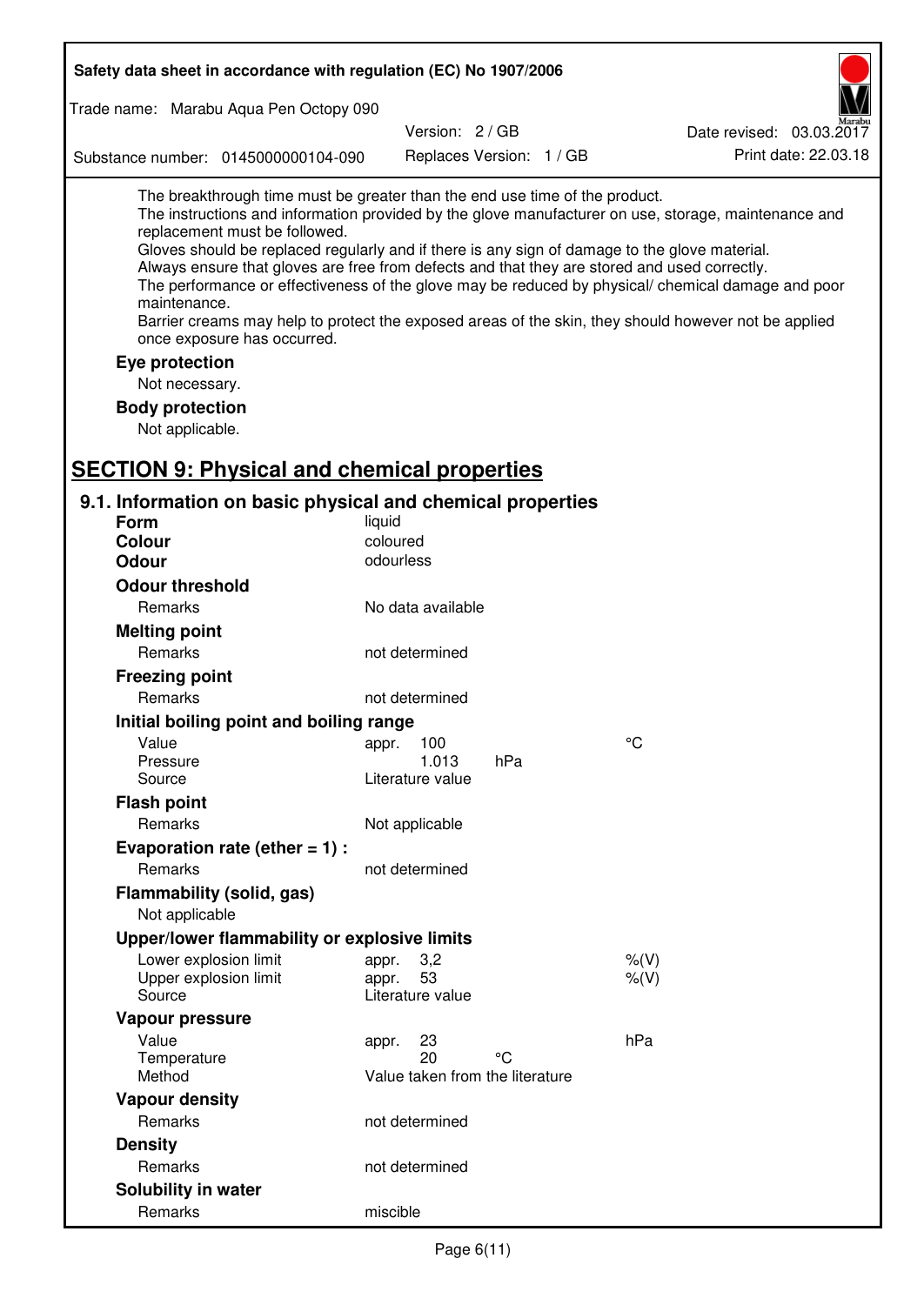| Safety data sheet in accordance with regulation (EC) No 1907/2006                    |                                                                   |    |                                                  |  |
|--------------------------------------------------------------------------------------|-------------------------------------------------------------------|----|--------------------------------------------------|--|
| Trade name: Marabu Aqua Pen Octopy 090                                               |                                                                   |    |                                                  |  |
| Substance number: 0145000000104-090                                                  | Version: 2 / GB<br>Replaces Version: 1 / GB                       |    | Date revised: 03.03.2017<br>Print date: 22.03.18 |  |
| Ignition temperature                                                                 |                                                                   |    |                                                  |  |
| Value<br>Source                                                                      | 410<br>appr.<br>Literature value                                  | °C |                                                  |  |
| <b>Viscosity</b>                                                                     |                                                                   |    |                                                  |  |
| Remarks                                                                              |                                                                   |    |                                                  |  |
| Remarks                                                                              | not determined                                                    |    |                                                  |  |
| 9.2. Other information<br><b>Other information</b><br>None known                     |                                                                   |    |                                                  |  |
| <b>SECTION 10: Stability and reactivity</b>                                          |                                                                   |    |                                                  |  |
| 10.1. Reactivity<br>None                                                             |                                                                   |    |                                                  |  |
| 10.2. Chemical stability<br>No hazardous reactions known.                            |                                                                   |    |                                                  |  |
| 10.3. Possibility of hazardous reactions<br>No hazardous reactions known.            |                                                                   |    |                                                  |  |
| 10.4. Conditions to avoid<br>No hazardous reactions known.                           |                                                                   |    |                                                  |  |
| 10.5. Incompatible materials<br>None                                                 |                                                                   |    |                                                  |  |
| 10.6. Hazardous decomposition products<br>No hazardous decomposition products known. |                                                                   |    |                                                  |  |
| <b>SECTION 11: Toxicological information</b>                                         |                                                                   |    |                                                  |  |
| 11.1. Information on toxicological effects                                           |                                                                   |    |                                                  |  |
| <b>Acute oral toxicity</b>                                                           |                                                                   |    |                                                  |  |
| Remarks                                                                              | Based on available data, the classification criteria are not met. |    |                                                  |  |
| <b>Acute dermal toxicity</b><br>Remarks                                              | Based on available data, the classification criteria are not met. |    |                                                  |  |
| <b>Acute inhalational toxicity</b>                                                   |                                                                   |    |                                                  |  |
| Remarks                                                                              | Based on available data, the classification criteria are not met. |    |                                                  |  |
| <b>Skin corrosion/irritation</b>                                                     |                                                                   |    |                                                  |  |
| Remarks                                                                              | Based on available data, the classification criteria are not met. |    |                                                  |  |
| Serious eye damage/irritation                                                        |                                                                   |    |                                                  |  |
| Remarks                                                                              | Based on available data, the classification criteria are not met. |    |                                                  |  |
| <b>Sensitization</b>                                                                 |                                                                   |    |                                                  |  |
| Remarks                                                                              | Based on available data, the classification criteria are not met. |    |                                                  |  |
| <b>Mutagenicity</b><br>Remarks                                                       |                                                                   |    |                                                  |  |
| <b>Reproductive toxicity</b>                                                         | Based on available data, the classification criteria are not met. |    |                                                  |  |
| Remarks                                                                              | Based on available data, the classification criteria are not met. |    |                                                  |  |
| Carcinogenicity                                                                      |                                                                   |    |                                                  |  |
| Remarks                                                                              | Based on available data, the classification criteria are not met. |    |                                                  |  |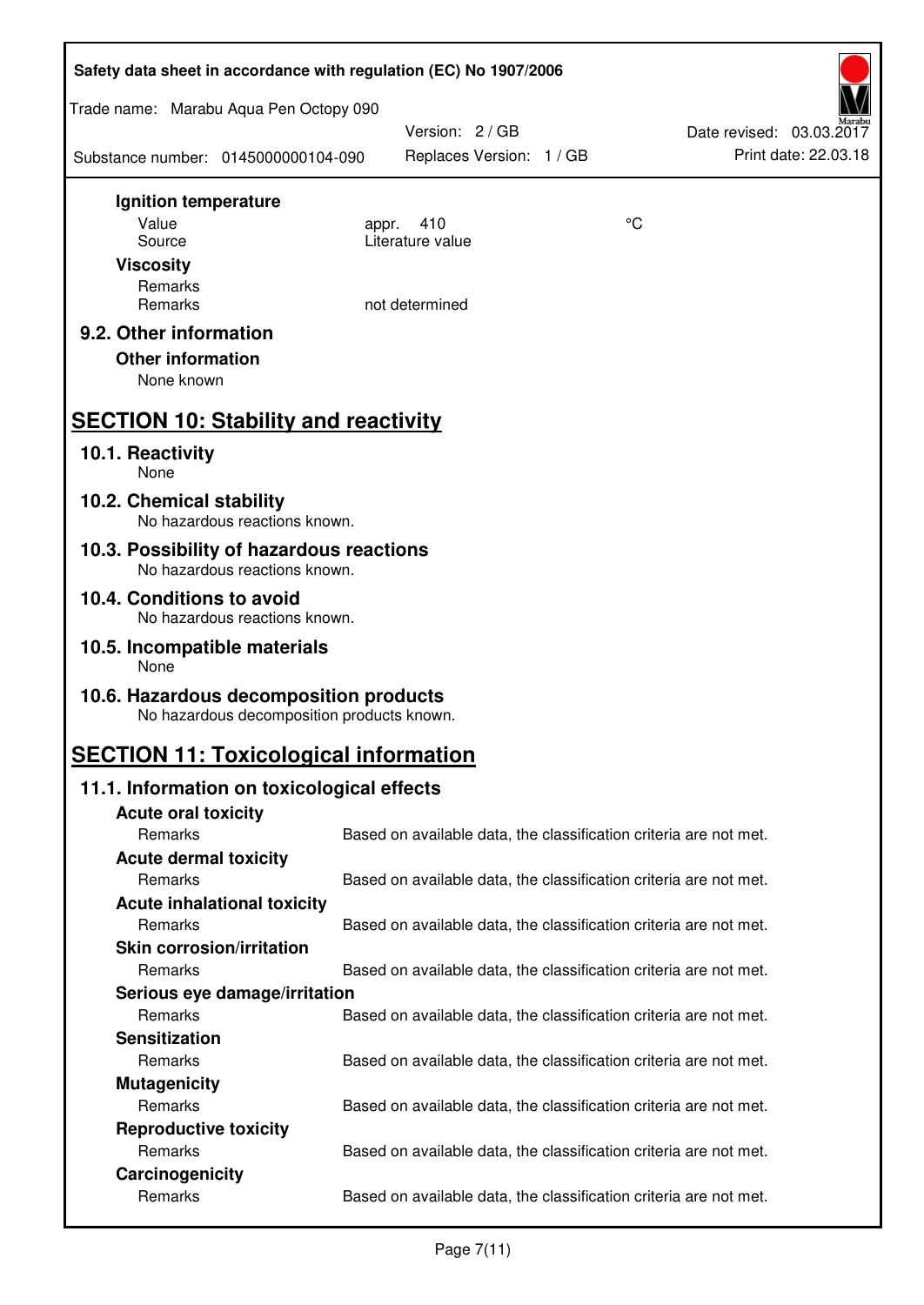#### **Safety data sheet in accordance with regulation (EC) No 1907/2006**

Trade name: Marabu Aqua Pen Octopy 090

Version: 2 / GB

Replaces Version: 1 / GB Print date: 22.03.18 Date revised: 03.03.2017

Substance number: 0145000000104-090

# **Specific Target Organ Toxicity (STOT)**

**Single exposure** 

Based on available data, the classification criteria are not met.

**Repeated exposure** 

Remarks Based on available data, the classification criteria are not met.

#### **Aspiration hazard**

Based on available data, the classification criteria are not met.

#### **Experience in practice**

Provided all the recommended protective and safety precautions are taken, experience shows that no risk to health can be expected.

#### **Other information**

There are no data available on the mixture itself. The mixture has been assessed following the additivity method of the GHS/CLP Regulation (EC) No 1272/2008.

# **SECTION 12: Ecological information**

# **12.1. Toxicity**

#### **General information**

There are no data available on the mixture itself.Do not allow to enter drains or water courses.The mixture has been assessed following the summation method of the CLP Regulation (EC) No 1272/2008 and is not classified as dangerous for the environment.

#### **12.2. Persistence and degradability**

#### **General information**

There are no data available on the mixture itself.

#### **12.3. Bioaccumulative potential**

#### **General information**

There are no data available on the mixture itself.

#### **12.4. Mobility in soil**

#### **General information**

There are no data available on the mixture itself.

**12.5. Results of PBT and vPvB assessment** 

#### **General information**

There are no data available on the mixture itself.

#### **12.6. Other adverse effects**

#### **General information**

There are no data available on the mixture itself.

# **SECTION 13: Disposal considerations**

# **13.1. Waste treatment methods**

#### **Disposal recommendations for the product**

The product can be placed with other household refuse. Small residues in containers can be washed-out with water and put into the drainage system.

#### **Disposal recommendations for packaging**

Packaging that cannot be cleaned should be disposed off as product waste. Completely emptied packagings can be given for recycling.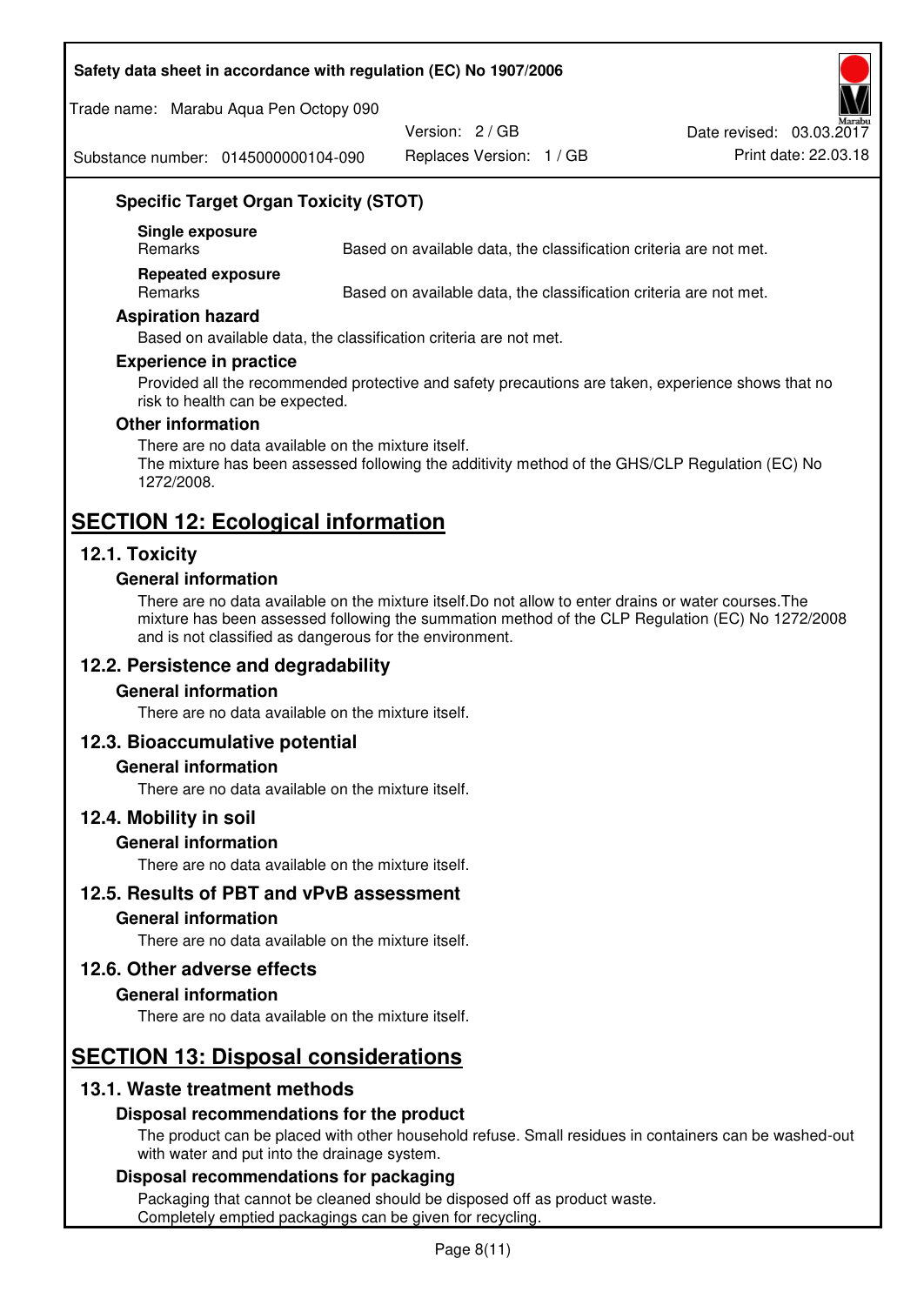| Safety data sheet in accordance with regulation (EC) No 1907/2006                         |                                                                                                                                                                             |                          |
|-------------------------------------------------------------------------------------------|-----------------------------------------------------------------------------------------------------------------------------------------------------------------------------|--------------------------|
| Trade name: Marabu Aqua Pen Octopy 090                                                    |                                                                                                                                                                             |                          |
|                                                                                           | Version: 2 / GB                                                                                                                                                             | Date revised: 03.03.2017 |
| Substance number: 0145000000104-090                                                       | Replaces Version: 1 / GB                                                                                                                                                    | Print date: 22.03.18     |
|                                                                                           |                                                                                                                                                                             |                          |
| <b>SECTION 14: Transport information</b><br><b>Land transport ADR/RID</b>                 |                                                                                                                                                                             |                          |
| Non-dangerous goods                                                                       |                                                                                                                                                                             |                          |
| 14.1. UN number<br>$UN -$                                                                 |                                                                                                                                                                             |                          |
| 14.2. UN proper shipping name                                                             |                                                                                                                                                                             |                          |
| 14.3. Transport hazard class(es)                                                          |                                                                                                                                                                             |                          |
| Class                                                                                     |                                                                                                                                                                             |                          |
| Label                                                                                     |                                                                                                                                                                             |                          |
| 14.4. Packing group                                                                       |                                                                                                                                                                             |                          |
| Packing group<br>Transport category                                                       | 0                                                                                                                                                                           |                          |
| 14.5. Environmental hazards                                                               |                                                                                                                                                                             |                          |
|                                                                                           |                                                                                                                                                                             |                          |
| <b>Marine transport IMDG/GGVSee</b>                                                       |                                                                                                                                                                             |                          |
| 14.1. UN number                                                                           | The product does not constitute a hazardous substance in sea transport.                                                                                                     |                          |
| $UN -$                                                                                    |                                                                                                                                                                             |                          |
| 14.2. UN proper shipping name                                                             |                                                                                                                                                                             |                          |
| 14.3. Transport hazard class(es)                                                          |                                                                                                                                                                             |                          |
| Class<br>Subsidiary risk                                                                  |                                                                                                                                                                             |                          |
| 14.4. Packing group                                                                       |                                                                                                                                                                             |                          |
| Packing group                                                                             |                                                                                                                                                                             |                          |
| 14.5. Environmental hazards                                                               |                                                                                                                                                                             |                          |
| no                                                                                        |                                                                                                                                                                             |                          |
| <b>Air transport ICAO/IATA</b>                                                            |                                                                                                                                                                             |                          |
|                                                                                           | The product does not constitute a hazardous substance in air transport.                                                                                                     |                          |
| 14.1. UN number<br>$UN -$                                                                 |                                                                                                                                                                             |                          |
| 14.2. UN proper shipping name                                                             |                                                                                                                                                                             |                          |
| 14.3. Transport hazard class(es)                                                          |                                                                                                                                                                             |                          |
| Class                                                                                     |                                                                                                                                                                             |                          |
| Subsidiary risk                                                                           |                                                                                                                                                                             |                          |
| 14.4. Packing group                                                                       |                                                                                                                                                                             |                          |
| Packing group                                                                             |                                                                                                                                                                             |                          |
| 14.5. Environmental hazards                                                               |                                                                                                                                                                             |                          |
| Information for all modes of transport                                                    |                                                                                                                                                                             |                          |
| 14.6. Special precautions for user                                                        |                                                                                                                                                                             |                          |
| Transport within the user's premises:                                                     |                                                                                                                                                                             |                          |
|                                                                                           | Always transport in closed containers that are upright and secure.<br>Ensure that persons transporting the product know what to do in the event of an accident or spillage. |                          |
| <b>Other information</b>                                                                  |                                                                                                                                                                             |                          |
|                                                                                           | 14.7. Transport in bulk according to Annex II of Marpol and the IBC Code                                                                                                    |                          |
| no                                                                                        |                                                                                                                                                                             |                          |
| <b>SECTION 15: Regulatory information ***</b>                                             |                                                                                                                                                                             |                          |
| 15.1. Safety, health and environmental regulations/legislation specific for the substance |                                                                                                                                                                             |                          |
|                                                                                           |                                                                                                                                                                             |                          |

Ī

٦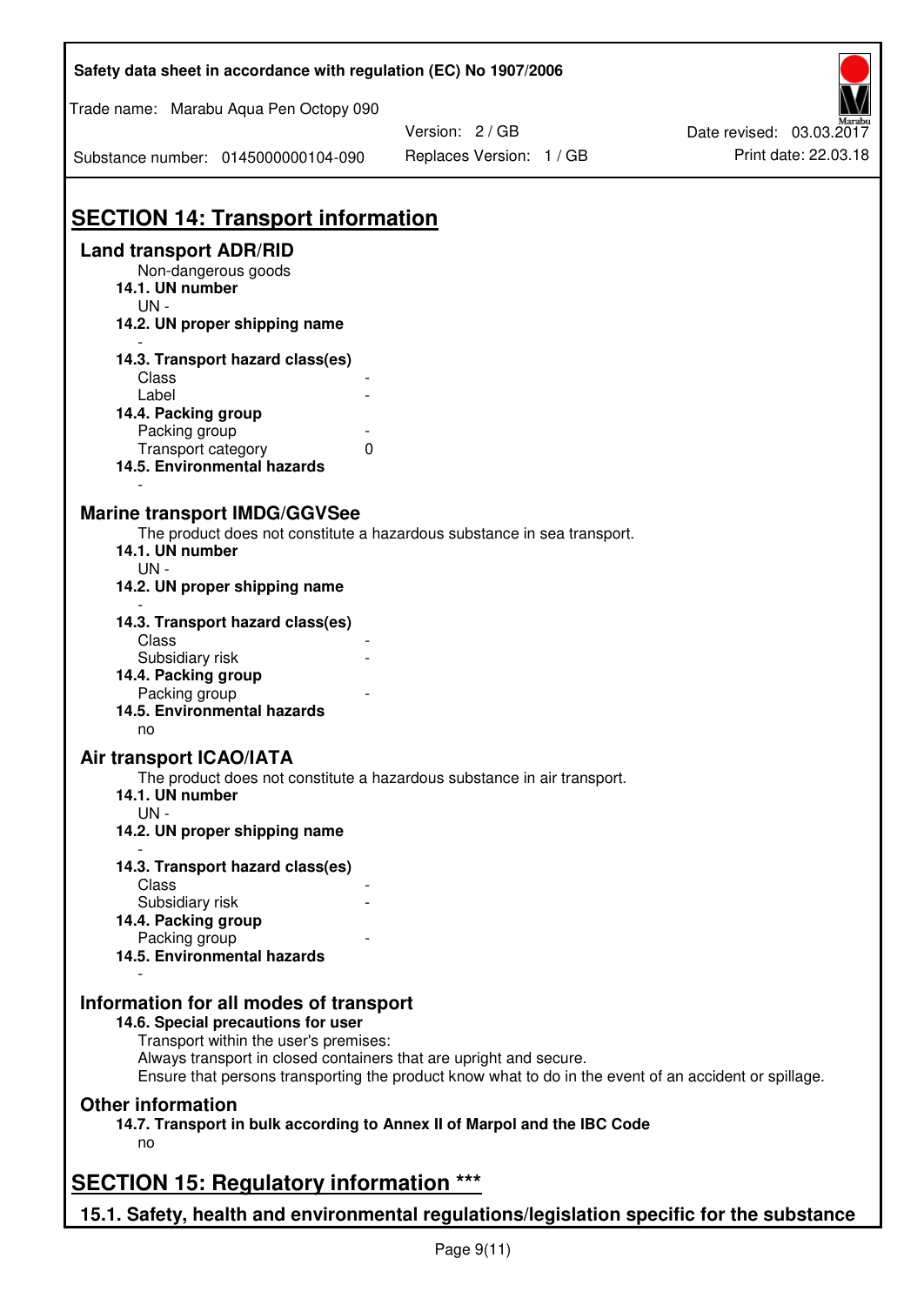|                                        | Safety data sheet in accordance with regulation (EC) No 1907/2006                                                                                                                                                                                                                                                                                                                                                                                                 |                                                       |      |                                                                                                              |
|----------------------------------------|-------------------------------------------------------------------------------------------------------------------------------------------------------------------------------------------------------------------------------------------------------------------------------------------------------------------------------------------------------------------------------------------------------------------------------------------------------------------|-------------------------------------------------------|------|--------------------------------------------------------------------------------------------------------------|
| Trade name: Marabu Aqua Pen Octopy 090 |                                                                                                                                                                                                                                                                                                                                                                                                                                                                   |                                                       |      |                                                                                                              |
|                                        |                                                                                                                                                                                                                                                                                                                                                                                                                                                                   | Version: 2/GB                                         |      | Date revised: 03.03.2017<br>Print date: 22.03.18                                                             |
| Substance number: 0145000000104-090    |                                                                                                                                                                                                                                                                                                                                                                                                                                                                   | Replaces Version: 1 / GB                              |      |                                                                                                              |
| or mixture                             |                                                                                                                                                                                                                                                                                                                                                                                                                                                                   |                                                       |      |                                                                                                              |
| <b>VOC ***</b>                         |                                                                                                                                                                                                                                                                                                                                                                                                                                                                   |                                                       |      |                                                                                                              |
| VOC (EU)                               |                                                                                                                                                                                                                                                                                                                                                                                                                                                                   | $\mathbf 0$                                           | $\%$ |                                                                                                              |
| <b>Other information</b>               |                                                                                                                                                                                                                                                                                                                                                                                                                                                                   |                                                       |      |                                                                                                              |
|                                        | All components are contained in the TSCA inventory or exempted.<br>All components are contained in the AICS inventory.<br>All components are contained in the PICCS inventory.<br>All components are contained in the DSL inventory.<br>All components are contained in the IECSC inventory.<br>All components are contained in the NZIOC inventory.<br>All components are contained in the ENCS inventory.<br>All components are contained in the ECL inventory. |                                                       |      |                                                                                                              |
|                                        | 15.2. Chemical safety assessment<br>For this preparation a chemical safety assessment has not been carried out.                                                                                                                                                                                                                                                                                                                                                   |                                                       |      |                                                                                                              |
|                                        | <b>SECTION 16: Other information</b>                                                                                                                                                                                                                                                                                                                                                                                                                              |                                                       |      |                                                                                                              |
|                                        | Hazard statements listed in Chapter 3                                                                                                                                                                                                                                                                                                                                                                                                                             |                                                       |      |                                                                                                              |
| H301                                   |                                                                                                                                                                                                                                                                                                                                                                                                                                                                   | Toxic if swallowed.                                   |      |                                                                                                              |
| H302                                   |                                                                                                                                                                                                                                                                                                                                                                                                                                                                   | Harmful if swallowed.                                 |      |                                                                                                              |
| H311                                   |                                                                                                                                                                                                                                                                                                                                                                                                                                                                   | Toxic in contact with skin.                           |      |                                                                                                              |
| H312                                   |                                                                                                                                                                                                                                                                                                                                                                                                                                                                   | Harmful in contact with skin.                         |      |                                                                                                              |
| H314                                   |                                                                                                                                                                                                                                                                                                                                                                                                                                                                   | Causes severe skin burns and eye damage.              |      |                                                                                                              |
| H315                                   |                                                                                                                                                                                                                                                                                                                                                                                                                                                                   | Causes skin irritation.                               |      |                                                                                                              |
| H317                                   |                                                                                                                                                                                                                                                                                                                                                                                                                                                                   | May cause an allergic skin reaction.                  |      |                                                                                                              |
| H318                                   |                                                                                                                                                                                                                                                                                                                                                                                                                                                                   | Causes serious eye damage.                            |      |                                                                                                              |
| H331                                   |                                                                                                                                                                                                                                                                                                                                                                                                                                                                   | Toxic if inhaled.                                     |      |                                                                                                              |
| H335<br>H373                           |                                                                                                                                                                                                                                                                                                                                                                                                                                                                   | May cause respiratory irritation.                     |      |                                                                                                              |
| H400                                   |                                                                                                                                                                                                                                                                                                                                                                                                                                                                   | Very toxic to aquatic life.                           |      | May cause damage to organs through prolonged or repeated exposure:                                           |
| H410                                   |                                                                                                                                                                                                                                                                                                                                                                                                                                                                   | Very toxic to aquatic life with long lasting effects. |      |                                                                                                              |
|                                        |                                                                                                                                                                                                                                                                                                                                                                                                                                                                   |                                                       |      |                                                                                                              |
|                                        | <b>CLP categories listed in Chapter 3</b>                                                                                                                                                                                                                                                                                                                                                                                                                         |                                                       |      |                                                                                                              |
| Acute Tox. 3<br>Acute Tox. 4           |                                                                                                                                                                                                                                                                                                                                                                                                                                                                   | Acute toxicity, Category 3                            |      |                                                                                                              |
| Aquatic Acute 1                        |                                                                                                                                                                                                                                                                                                                                                                                                                                                                   | Acute toxicity, Category 4                            |      | Hazardous to the aquatic environment, acute, Category 1                                                      |
| Aquatic Chronic 1                      |                                                                                                                                                                                                                                                                                                                                                                                                                                                                   |                                                       |      | Hazardous to the aquatic environment, chronic, Category 1                                                    |
| Eye Dam. 1                             |                                                                                                                                                                                                                                                                                                                                                                                                                                                                   | Serious eye damage, Category 1                        |      |                                                                                                              |
| Skin Corr. 1B                          |                                                                                                                                                                                                                                                                                                                                                                                                                                                                   | Skin corrosion, Category 1B                           |      |                                                                                                              |
| Skin Irrit. 2                          |                                                                                                                                                                                                                                                                                                                                                                                                                                                                   | Skin irritation, Category 2                           |      |                                                                                                              |
| Skin Sens. 1                           |                                                                                                                                                                                                                                                                                                                                                                                                                                                                   | Skin sensitization, Category 1                        |      |                                                                                                              |
| STOT RE 2                              |                                                                                                                                                                                                                                                                                                                                                                                                                                                                   |                                                       |      | Specific target organ toxicity - repeated exposure, Category 2                                               |
| STOT SE3                               |                                                                                                                                                                                                                                                                                                                                                                                                                                                                   |                                                       |      | Specific target organ toxicity - single exposure, Category 3                                                 |
| <b>Supplemental information</b>        |                                                                                                                                                                                                                                                                                                                                                                                                                                                                   |                                                       |      |                                                                                                              |
|                                        |                                                                                                                                                                                                                                                                                                                                                                                                                                                                   |                                                       |      | Relevant changes compared with the previous version of the safety data sheet are marked with: ***            |
|                                        |                                                                                                                                                                                                                                                                                                                                                                                                                                                                   |                                                       |      | This information is based on our present state of knowledge. However, it should not constitute a             |
|                                        |                                                                                                                                                                                                                                                                                                                                                                                                                                                                   |                                                       |      | guarantee for any specific product properties and shall not establish a legally valid relationship.          |
|                                        |                                                                                                                                                                                                                                                                                                                                                                                                                                                                   |                                                       |      | The information in this Safety Data Sheet is based on the present state of knowledge and current             |
| legislation.                           |                                                                                                                                                                                                                                                                                                                                                                                                                                                                   |                                                       |      |                                                                                                              |
|                                        |                                                                                                                                                                                                                                                                                                                                                                                                                                                                   |                                                       |      | It provides guidance on health, safety and environmental aspects of the product and should not be            |
|                                        | construed as any guarantee of technical performance or suitability for particular applications.                                                                                                                                                                                                                                                                                                                                                                   |                                                       |      |                                                                                                              |
|                                        |                                                                                                                                                                                                                                                                                                                                                                                                                                                                   |                                                       |      | The product should not be used for purposes other than those shown in Section 1 without first referring      |
|                                        | to the supplier and obtaining written handling instructions.                                                                                                                                                                                                                                                                                                                                                                                                      |                                                       |      | As the specific conditions of use of the product are outside the supplier's control, the user is responsible |
|                                        | for ensuring that the requirements of relevant legislation are complied with.                                                                                                                                                                                                                                                                                                                                                                                     |                                                       |      |                                                                                                              |
|                                        |                                                                                                                                                                                                                                                                                                                                                                                                                                                                   |                                                       |      | The information contained in this safety data sheet does not constitute the user's own assessment of         |